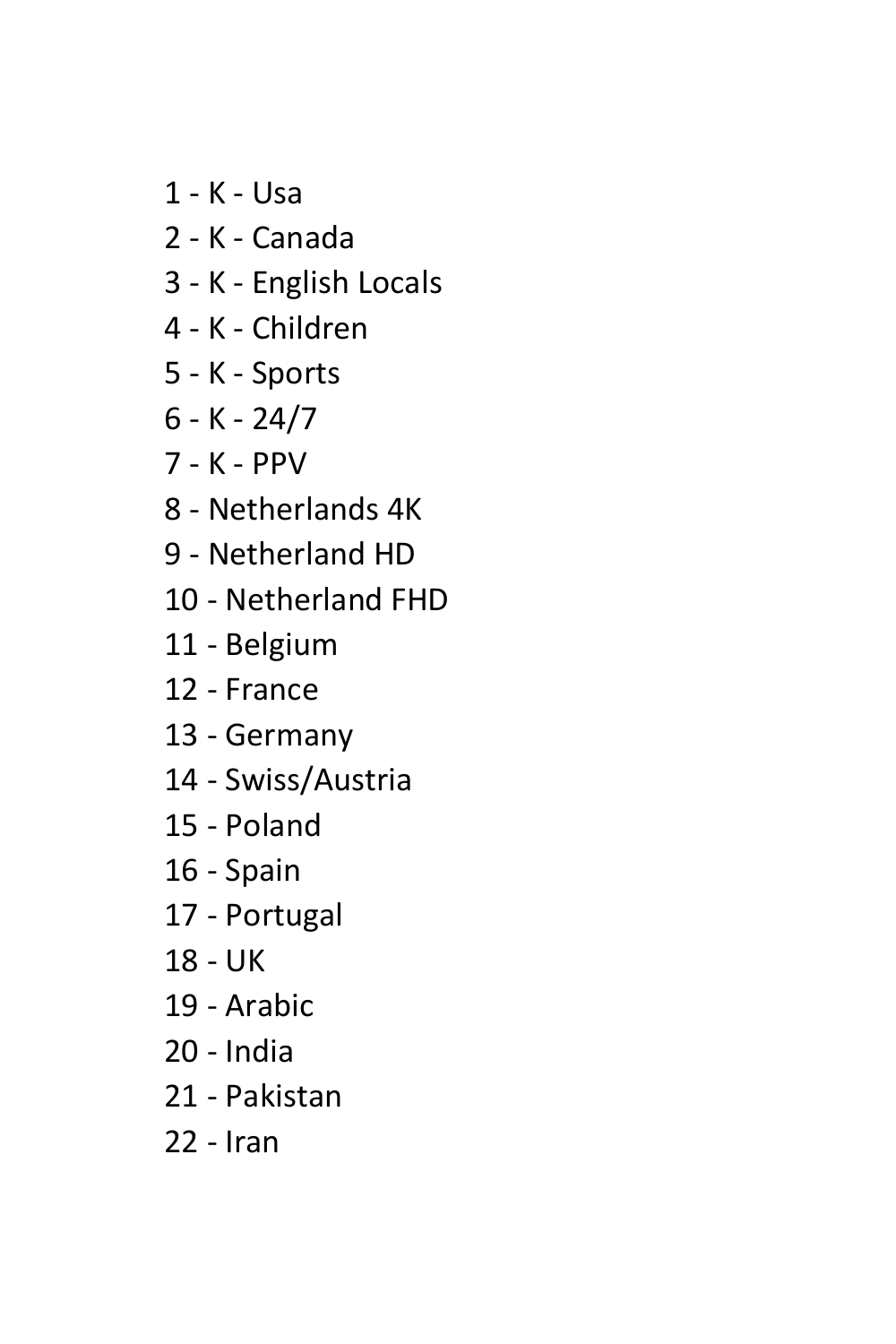- 23 Turkey
- 24 Azerbaycan
- 25 Kurdistan
- 26 Africa
- 27 Afghanistan
- 28 Italy
- 29 Armenia
- 30 Exyu
- 31 Slovenia
- 32 Albania
- 33 Greece
- 34 Latino
- 35 Brasil
- 36 Israel
- 37 Sweden
- 38 Denmark
- 39 Norway
- 40 Finland
- 41 Czech
- 42 Bulgaria
- 43 Romania
- 44 Hungary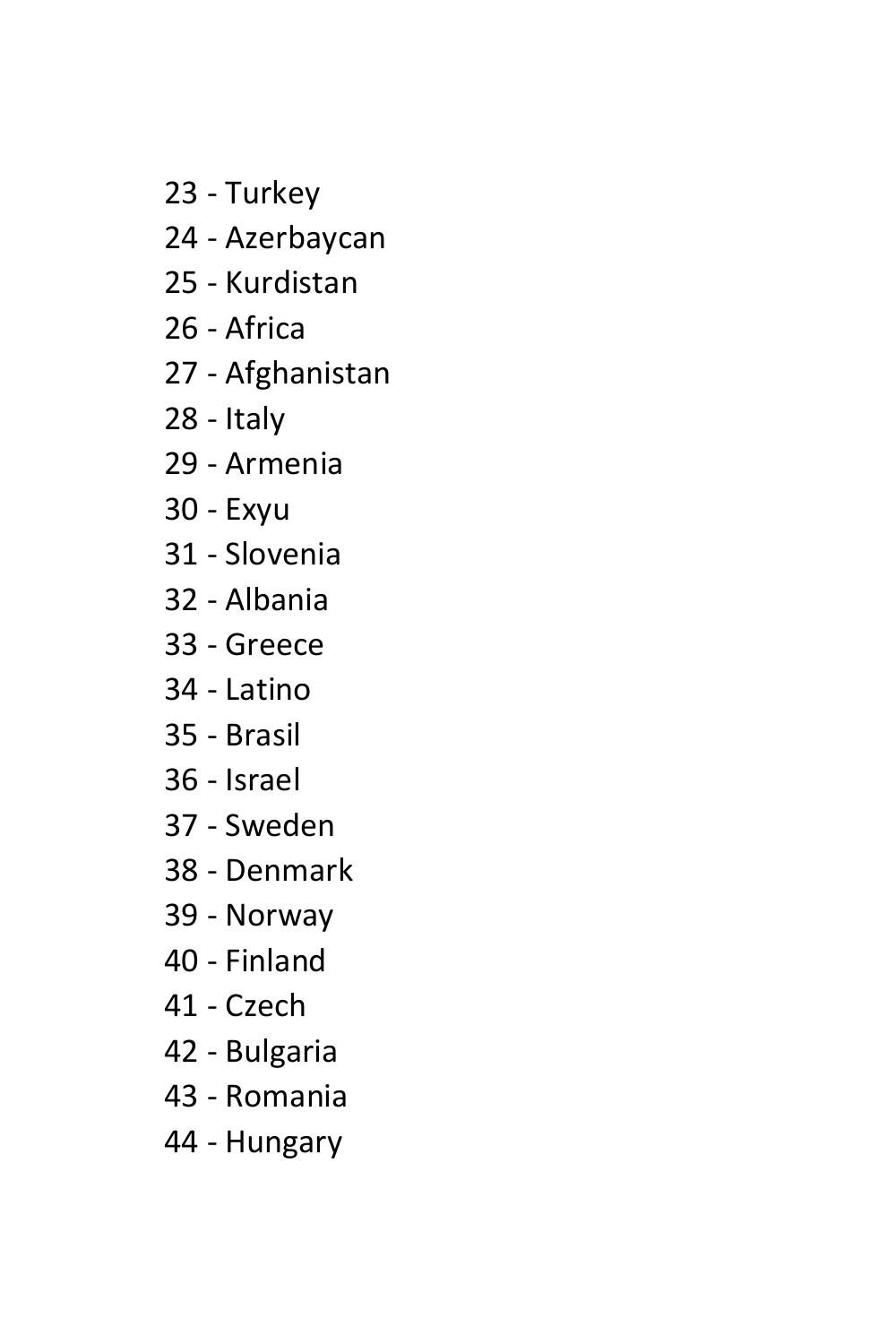- 45 Russia
- 46 Georgia/Kazach
- 47 Ukraine
- 48 Lithuania
- 49 China/HK
- 50 Malaysia
- 51 Philipennes
- 52 Indonesia
- 53 Korea
- 54 Thailand
- 55 Vietnam
- 56 Adults
- 57 Australia
- 58 Carribean
- 59 Estonia
- 60 Malta
- 61 Latvia
- 62 Taiwan
- 63 Music Concerts
- 64 Formule 1 + MotoGP
- 65 ARABIC (ISLAMIC)
- 66 New Zealand